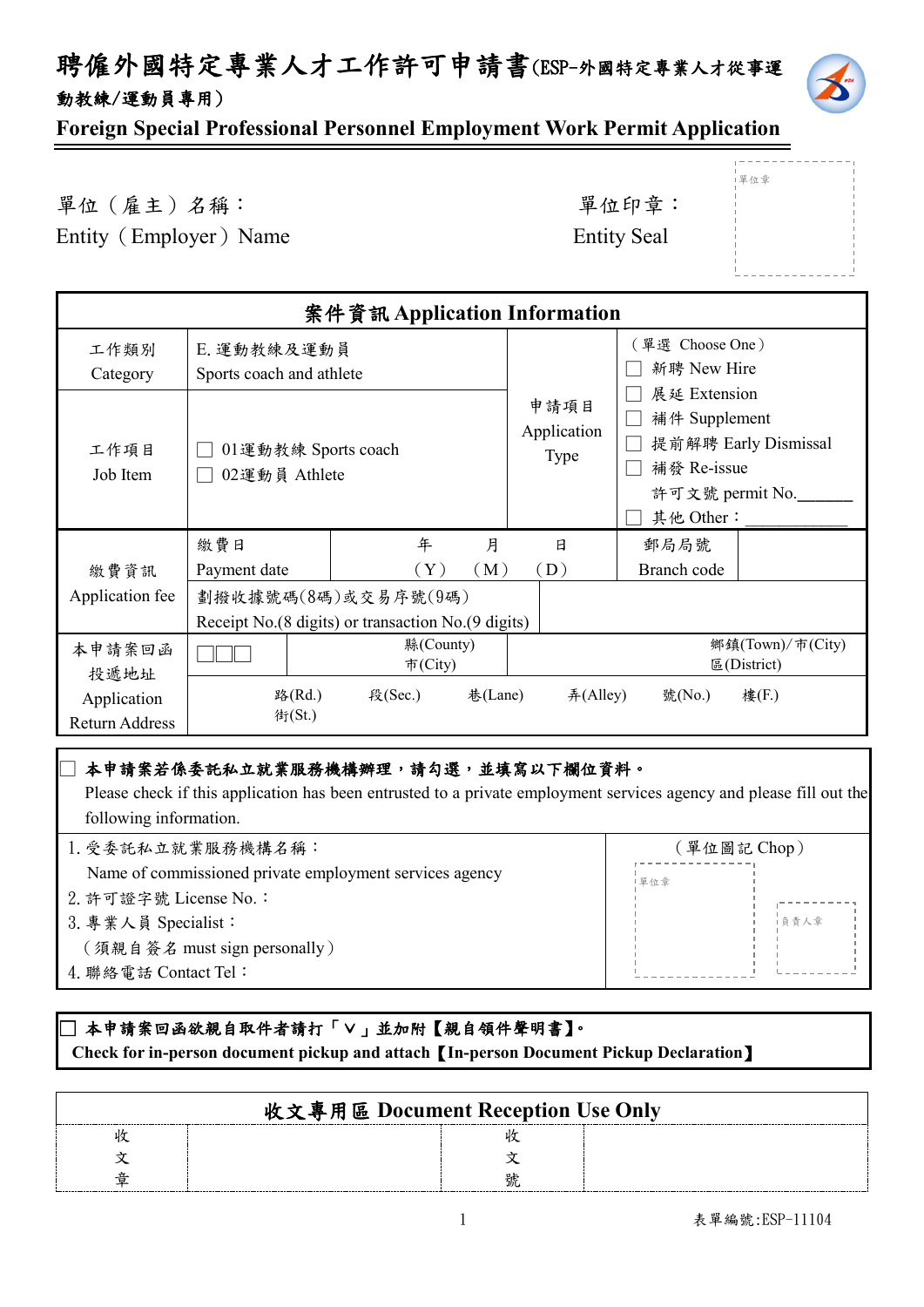聘僱外國特定專業人才工作許可申請書(ESP-外國特定專業人才從事運 動教練/運動員專用)



**Foreign Special Professional Personnel Employment Work Permit Application**

| 雇主資訊 Employer Information               |                                                                                                                                                                                                                                                                                                                                                                                                                                                                                     |                 |                                    |  |
|-----------------------------------------|-------------------------------------------------------------------------------------------------------------------------------------------------------------------------------------------------------------------------------------------------------------------------------------------------------------------------------------------------------------------------------------------------------------------------------------------------------------------------------------|-----------------|------------------------------------|--|
| 單位名稱<br><b>Entity Name</b>              |                                                                                                                                                                                                                                                                                                                                                                                                                                                                                     |                 |                                    |  |
| 單位統一編號<br>Entity Tax ID No.             |                                                                                                                                                                                                                                                                                                                                                                                                                                                                                     |                 | 單位章及負責人章 Seals of Entity and Owner |  |
| 負責人<br>Owner                            |                                                                                                                                                                                                                                                                                                                                                                                                                                                                                     | 單位章             | ■ 貪責人章                             |  |
| 行業類別代碼<br><b>Industry Category Code</b> |                                                                                                                                                                                                                                                                                                                                                                                                                                                                                     |                 |                                    |  |
| 雇主資格<br><b>Employer Qualification</b>   | 學校 Schools<br>政府機關(構)或行政法人<br>Government agencies (institutions) or administrative corporation<br>公益體育團體 Non-profit sports groups<br>營業項目包括體育運動等相關業務之公司<br>Companies that are involved in physical educations, sports and related businesses<br>參與國家單項運動總會或協會主辦之體育運動競賽,附有證明文件之機構或公<br>司<br>Companies or organizations that participate in the sports competitions and games<br>organized by national sports federations or associations, with certificates proving<br>participation |                 |                                    |  |
| 連絡人                                     | 姓名<br>Name<br>姓名                                                                                                                                                                                                                                                                                                                                                                                                                                                                    | 電話<br>Tel<br>電話 | 傳真<br>Fax<br>傳真                    |  |
| Contact                                 | Tel<br>Name<br>Fax<br>Email:                                                                                                                                                                                                                                                                                                                                                                                                                                                        |                 |                                    |  |
| hiring extension):                      | 本案聘僱之具體理由並說明聘僱外國人之正面效益(展延案免填):<br>Specific reasons for this hiring case and explanation of the positive benefits of hiring foreigner (not necessary for                                                                                                                                                                                                                                                                                                                             |                 |                                    |  |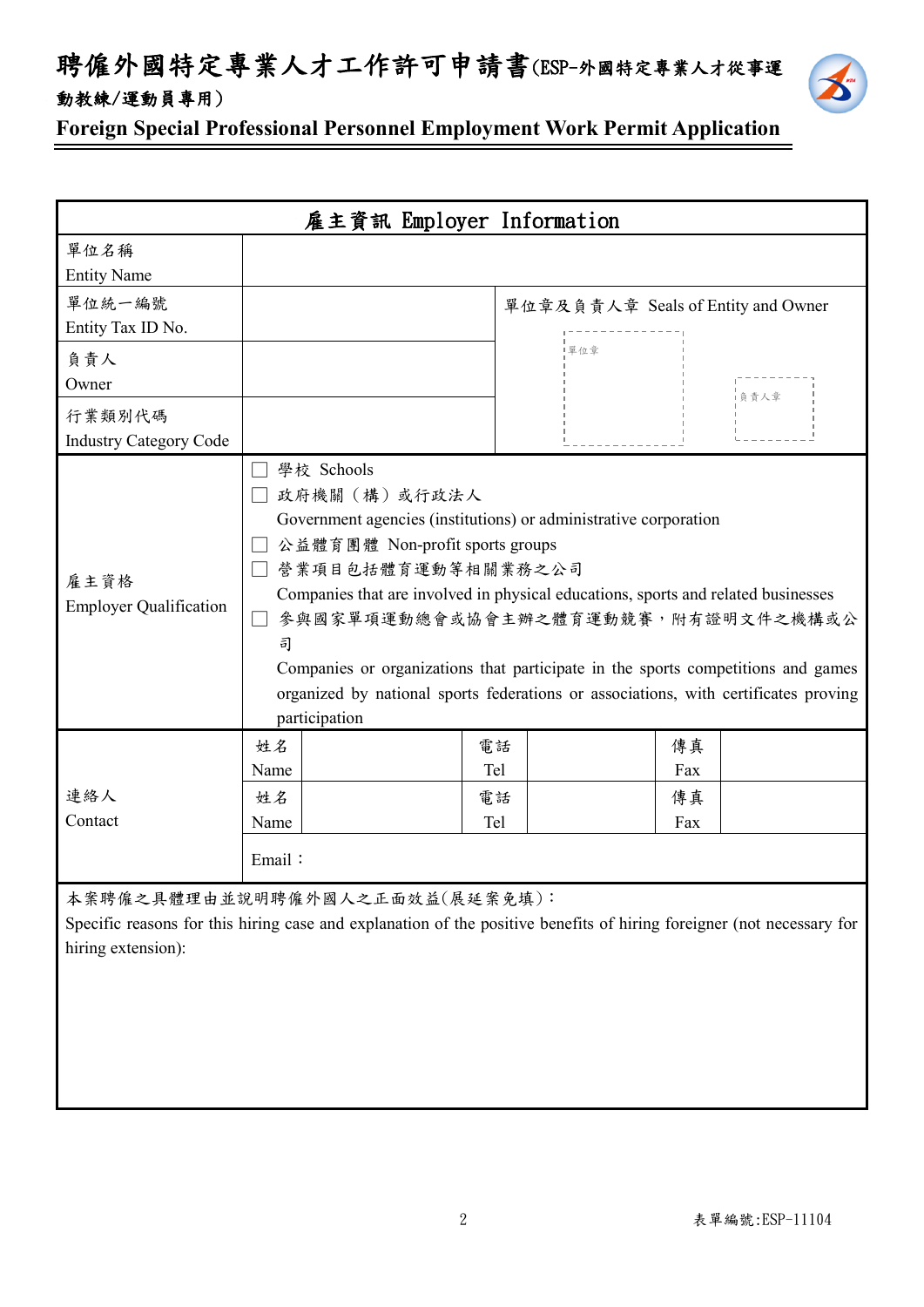# 受聘僱外國人名冊 (ESP-外國特定專業人才從事運動教練/運動員專用)

# **Employed Foreign Worker Name List**

單位(雇主)名稱: 第四章: 李位印章: 第一 Entity (Employer) Name Entity Seal

# 」<br>!單位章

| <b>No.1</b>                                                                                                   |                                                                                                                |                                                                                          |                            |                                                                                   |  |  |
|---------------------------------------------------------------------------------------------------------------|----------------------------------------------------------------------------------------------------------------|------------------------------------------------------------------------------------------|----------------------------|-----------------------------------------------------------------------------------|--|--|
|                                                                                                               |                                                                                                                | Surname                                                                                  | 性別                         | 國籍(或地區)                                                                           |  |  |
|                                                                                                               | 英文姓名                                                                                                           |                                                                                          | Gender                     | Nationality (or region)                                                           |  |  |
|                                                                                                               | <b>English Name</b>                                                                                            | Given name                                                                               | 出生日期                       | 西元 (A.D.)                                                                         |  |  |
|                                                                                                               |                                                                                                                |                                                                                          | Birthday                   | $\text{4}(Y)$ 月 $(M)$<br>$\boxplus$ (D)                                           |  |  |
|                                                                                                               | 中文姓名                                                                                                           |                                                                                          | 最高學歷                       | 博士 Ph.D<br>□ 碩士 MA                                                                |  |  |
|                                                                                                               | <b>Chinese Name</b>                                                                                            |                                                                                          | Highest Level of           | □ 學士 BA □ 專科 Vocational                                                           |  |  |
|                                                                                                               | 護照號碼                                                                                                           |                                                                                          | Education                  | 高中(含)以下 High School or less                                                       |  |  |
|                                                                                                               | Passport No.                                                                                                   |                                                                                          |                            |                                                                                   |  |  |
|                                                                                                               | 行動電話號碼                                                                                                         |                                                                                          | 電子郵件信箱                     |                                                                                   |  |  |
|                                                                                                               | Mobile number                                                                                                  |                                                                                          | E-mail                     |                                                                                   |  |  |
|                                                                                                               | 申請聘僱期間                                                                                                         | 起 From                                                                                   | 迄To                        |                                                                                   |  |  |
|                                                                                                               | <b>Employment Period</b>                                                                                       | $\text{4}$ $(Y)$                                                                         | $\boxplus$ (D) ~<br>月 (M)  | $\text{4}(Y)$ $\text{A}(M)$<br>$\boxplus$ (D)                                     |  |  |
|                                                                                                               | 職稱                                                                                                             |                                                                                          | 職業類別代碼                     | 新臺幣 NT\$<br>每月薪資                                                                  |  |  |
|                                                                                                               | Job Title                                                                                                      |                                                                                          | <b>Occupation Category</b> | Monthly                                                                           |  |  |
|                                                                                                               |                                                                                                                |                                                                                          | Code                       | Salary                                                                            |  |  |
|                                                                                                               | 工作內容                                                                                                           |                                                                                          | 工作地址                       |                                                                                   |  |  |
| Job Description<br><b>Working Address</b><br>具備外國特定專業人才資格 Foreign specialist personnel with special expertise |                                                                                                                |                                                                                          |                            |                                                                                   |  |  |
|                                                                                                               |                                                                                                                |                                                                                          |                            |                                                                                   |  |  |
|                                                                                                               |                                                                                                                | 科技領域 (符合科技部公告第___點資格)                                                                    |                            |                                                                                   |  |  |
|                                                                                                               | Meet the requirement of Science & Technology expertise announced by Ministry of Science<br>經濟領域 (符合經濟部公告第 點資格) |                                                                                          |                            |                                                                                   |  |  |
|                                                                                                               |                                                                                                                |                                                                                          |                            |                                                                                   |  |  |
|                                                                                                               |                                                                                                                | Meet the requirement of Economic expertise announced by Ministry of Economic Affairs     |                            |                                                                                   |  |  |
|                                                                                                               |                                                                                                                | 教育領域 (符合教育部公告第 點資格)                                                                      |                            |                                                                                   |  |  |
|                                                                                                               |                                                                                                                |                                                                                          |                            | Meet the requirement of Education expertise announced by Ministry of Education    |  |  |
|                                                                                                               | 文化、藝術領域 (符合文化部公告第 點第 項資格)                                                                                      |                                                                                          |                            |                                                                                   |  |  |
|                                                                                                               |                                                                                                                |                                                                                          |                            | Meet the requirement of Culture & Arts expertise announced by Ministry of Culture |  |  |
| 請單選<br>Choose                                                                                                 |                                                                                                                | 體育領域(符合教育部公告第 點第 項資格)                                                                    |                            |                                                                                   |  |  |
| one                                                                                                           | Meet the requirement of Sport expertise announced by Ministry of Education                                     |                                                                                          |                            |                                                                                   |  |  |
|                                                                                                               | 金融領域 (符合金管會公告第 點資格)                                                                                            |                                                                                          |                            |                                                                                   |  |  |
| Meet the requirement of Financial expertise announced by Financial Supervisory Commission                     |                                                                                                                |                                                                                          |                            |                                                                                   |  |  |
|                                                                                                               |                                                                                                                | 法律領域 (符合法務部公告為我國律師或外國法事務律師及第__點資格)                                                       |                            |                                                                                   |  |  |
|                                                                                                               |                                                                                                                | Meet the requirement of Law expertise announced by Ministry of Justice                   |                            |                                                                                   |  |  |
|                                                                                                               |                                                                                                                | 建築設計領域 (符合內政部公告全部資格)                                                                     |                            |                                                                                   |  |  |
|                                                                                                               |                                                                                                                | Meet all the requirement of Architecture expertise announced by Ministry of the Interior |                            |                                                                                   |  |  |
|                                                                                                               |                                                                                                                | 國防領域(符合國防部公告第 點資格)                                                                       |                            |                                                                                   |  |  |
|                                                                                                               | Meet the requirement of National Defense expertise announced by Ministry of National Defense.                  |                                                                                          |                            |                                                                                   |  |  |
| 備註 Note                                                                                                       |                                                                                                                |                                                                                          |                            |                                                                                   |  |  |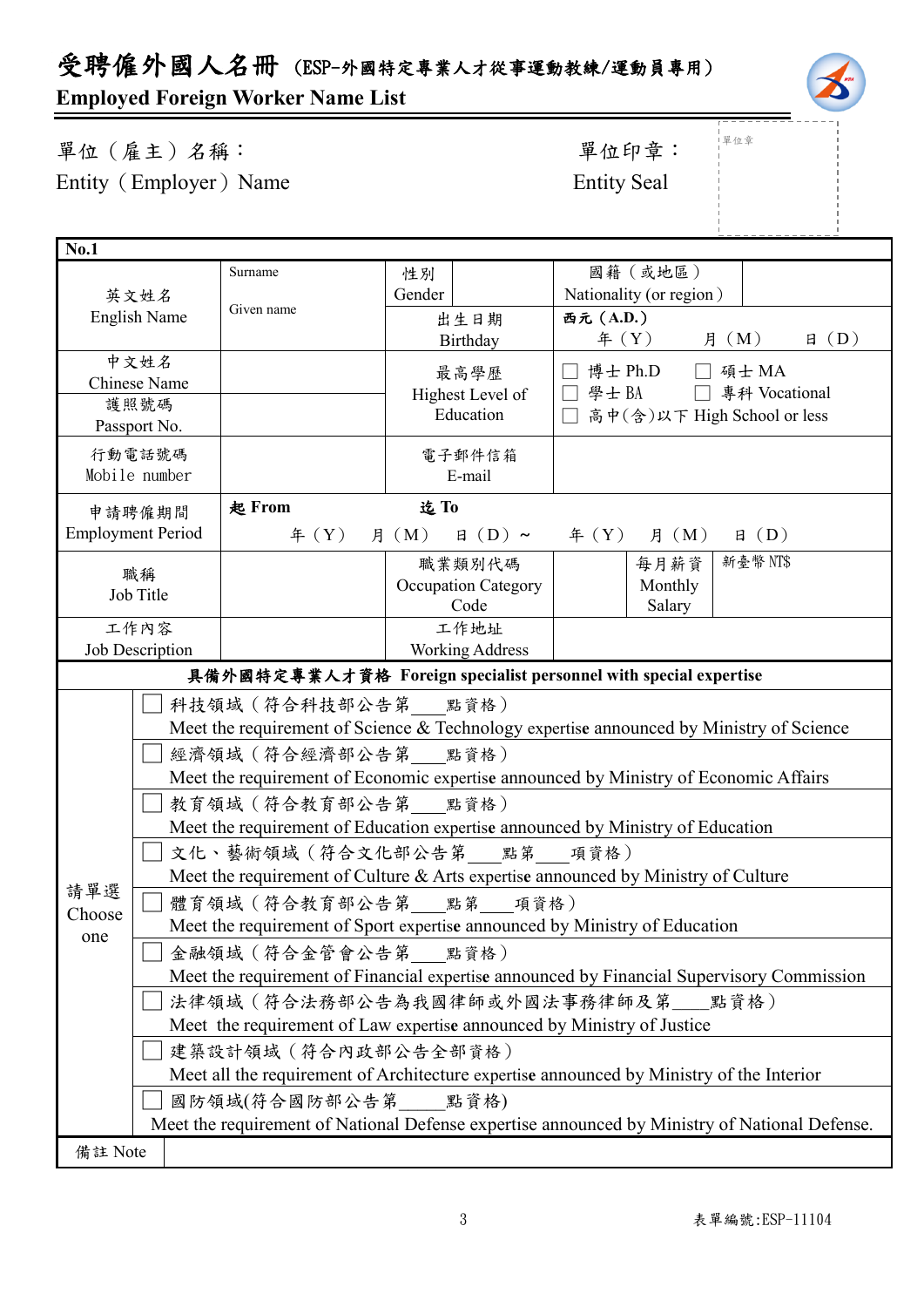# 受聘僱外國人名冊 (ESP-外國特定專業人才從事運動教練/運動員專用)

# **Employed Foreign Worker Name List**

單位(雇主)名稱: 第四章: 李位印章: 第一 Entity (Employer) Name Entity Seal

」<br>1單位章

| No.2                                                                                      |                                                                                                                |                        |                           |                                                                                   |  |
|-------------------------------------------------------------------------------------------|----------------------------------------------------------------------------------------------------------------|------------------------|---------------------------|-----------------------------------------------------------------------------------|--|
|                                                                                           |                                                                                                                | Surname                | 性別                        | 國籍(或地區)                                                                           |  |
|                                                                                           | 英文姓名                                                                                                           |                        | Gender                    | Nationality (or region)                                                           |  |
|                                                                                           | <b>English Name</b>                                                                                            | Given name             | 出生日期                      | 西元 (A.D.)                                                                         |  |
|                                                                                           |                                                                                                                |                        | Birthday                  | 月 (M)<br>$\boxplus$ (D)<br>$\text{4}$ $(Y)$                                       |  |
|                                                                                           | 中文姓名                                                                                                           |                        | 最高學歷                      | □ 博士 Ph.D □ 碩士 MA                                                                 |  |
|                                                                                           | Chinese Name                                                                                                   |                        | Highest Level of          | 學士 BA □ 專科 Vocational<br>$\perp$                                                  |  |
|                                                                                           | 護照號碼                                                                                                           |                        | Education                 | □ 高中(含)以下 High School or less                                                     |  |
|                                                                                           | Passport No.                                                                                                   |                        |                           |                                                                                   |  |
|                                                                                           | 行動電話號碼                                                                                                         |                        | 電子郵件信箱                    |                                                                                   |  |
|                                                                                           | Mobile number                                                                                                  |                        | E-mail                    |                                                                                   |  |
|                                                                                           | 申請聘僱期間                                                                                                         | 起 From                 | 迄To                       |                                                                                   |  |
|                                                                                           | <b>Employment Period</b>                                                                                       | $\text{4}(Y)$          | $\boxplus$ (D) ~<br>月 (M) | $\text{4}(Y)$ 月 (M)<br>$\boxplus$ (D)                                             |  |
|                                                                                           | 職稱                                                                                                             |                        | 職業類別代碼                    | 新臺幣 NT\$<br>每月薪資                                                                  |  |
|                                                                                           | Job Title                                                                                                      |                        | Occupation Category       | Monthly                                                                           |  |
|                                                                                           |                                                                                                                |                        | Code                      | Salary                                                                            |  |
|                                                                                           | 工作內容                                                                                                           |                        | 工作地址                      |                                                                                   |  |
|                                                                                           | <b>Working Address</b><br>Job Description                                                                      |                        |                           |                                                                                   |  |
|                                                                                           |                                                                                                                |                        |                           | 具備外國特定專業人才資格 Foreign specialist personnel with special expertise                  |  |
|                                                                                           |                                                                                                                | 科技領域 (符合科技部公告第 __ 點資格) |                           |                                                                                   |  |
|                                                                                           | Meet the requirement of Science & Technology expertise announced by Ministry of Science<br>經濟領域 (符合經濟部公告第 點資格) |                        |                           |                                                                                   |  |
|                                                                                           |                                                                                                                |                        |                           |                                                                                   |  |
|                                                                                           | Meet the requirement of Economic expertise announced by Ministry of Economic Affairs                           |                        |                           |                                                                                   |  |
|                                                                                           |                                                                                                                | 教育領域 (符合教育部公告第 點資格)    |                           |                                                                                   |  |
|                                                                                           |                                                                                                                |                        |                           | Meet the requirement of Education expertise announced by Ministry of Education    |  |
|                                                                                           | 文化、藝術領域(符合文化部公告第___點第___項資格)                                                                                   |                        |                           |                                                                                   |  |
|                                                                                           |                                                                                                                |                        |                           | Meet the requirement of Culture & Arts expertise announced by Ministry of Culture |  |
| 請單選                                                                                       | 體育領域 (符合教育部公告第 點第 項資格)                                                                                         |                        |                           |                                                                                   |  |
| Choose<br>one                                                                             | Meet the requirement of Sport expertise announced by Ministry of Education                                     |                        |                           |                                                                                   |  |
|                                                                                           |                                                                                                                | 金融領域 (符合金管會公告第 點資格)    |                           |                                                                                   |  |
| Meet the requirement of Financial expertise announced by Financial Supervisory Commission |                                                                                                                |                        |                           |                                                                                   |  |
|                                                                                           | 法律領域(符合法務部公告為我國律師或外國法事務律師及第__點資格)                                                                              |                        |                           |                                                                                   |  |
|                                                                                           | Meet the requirement of Law expertise announced by Ministry of Justice                                         |                        |                           |                                                                                   |  |
|                                                                                           | 建築設計領域 (符合內政部公告全部資格)                                                                                           |                        |                           |                                                                                   |  |
|                                                                                           | Meet all the requirement of Architecture expertise announced by Ministry of the Interior                       |                        |                           |                                                                                   |  |
|                                                                                           | 國防領域(符合國防部公告第 點資格)                                                                                             |                        |                           |                                                                                   |  |
|                                                                                           | Meet the requirement of National Defense expertise announced by Ministry of National Defense.                  |                        |                           |                                                                                   |  |
| 備註 Note                                                                                   |                                                                                                                |                        |                           |                                                                                   |  |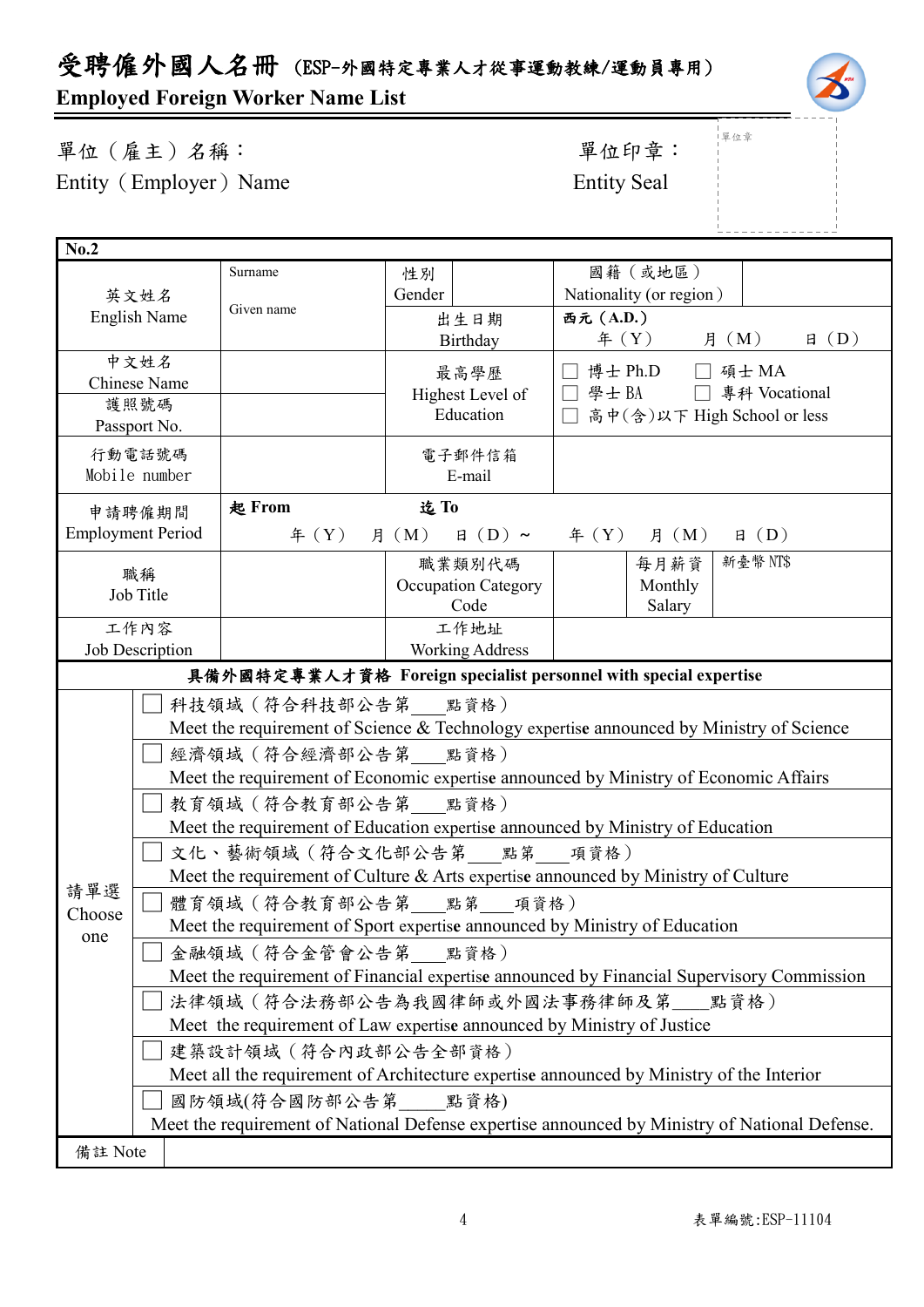# 填表及書面送件須知 (ESP-外國特定專業人才從事運動教練/運動員專用)

### **Guidance Notes**

| 申請書 Application Form    |                                                                                               |  |  |  |
|-------------------------|-----------------------------------------------------------------------------------------------|--|--|--|
| 欄位 Field                | 填寫方式及說明 Guidance                                                                              |  |  |  |
| 單位(雇主)名稱                | 請填寫單位中文全名。                                                                                    |  |  |  |
| <b>Entity Name</b>      | Please enter full entity name in Chinese.                                                     |  |  |  |
| 申請項目                    | 若係申請資料異動,請勾選「其他」,並填寫異動事由。                                                                     |  |  |  |
| <b>Application Type</b> | If you apply for changing information, please tick "other" and include the reason.            |  |  |  |
|                         | 郵局收據編號 (8碼)<br>存款金額                                                                           |  |  |  |
|                         | 104/06/11 12:01:22<br>0002660<br>Receipt No.(8 digits)<br>003110 1A6 359779                   |  |  |  |
|                         | 他人不扣手續發<br>繳費日期 Payment date                                                                  |  |  |  |
|                         | 郵局局號 Branch code<br>電腦記錄                                                                      |  |  |  |
| 繳費資訊                    |                                                                                               |  |  |  |
| Application fee         | 郵局局號 Branch code<br>交易序號 transaction No.                                                      |  |  |  |
|                         | E-8103097<br>經辦局章戳<br>北門郵局(901支)<br>郵政劃撥儲金存款收據                                                |  |  |  |
|                         | 繳費日期 Payment<br>局號<br>$000100 - 6$<br>帳號<br>收<br>19058848                                     |  |  |  |
|                         | 款<br>104.07.01<br>戶名<br>勞動部勞動力發展署聘僱許可收費專戶<br>人<br>(請以雇主名義自行填寫)                                |  |  |  |
|                         | 若係首次提出申請,請檢附統一編號編配證明影本。                                                                       |  |  |  |
| 單位統一編號                  | For those employers that submit application for the first time, allocation notice of unified  |  |  |  |
| Entity Tax ID No.       | business number shall be attached                                                             |  |  |  |
| 負責人                     | 請填寫單位負責人(代表人)之姓名。                                                                             |  |  |  |
| Owner                   | Please enter the name of the owner.                                                           |  |  |  |
| 行業類別代碼                  | 請至「外國人在臺工作服務網」>「申請表件」>「行職業類別代碼」查詢。                                                            |  |  |  |
| Industry                | Look it up at the website of EZ Work Taiwan > Application Forms > Code of Standard Industrial |  |  |  |
| Category Code           | & Occupational Classification.                                                                |  |  |  |
|                         | 受聘僱外國人名冊 Employed Foreign Worker Name List                                                    |  |  |  |
| 欄位 Field                | 填寫方式及說明 Guidance                                                                              |  |  |  |
| 工作內容                    | 請具體描述外國人所擔任職務之工作內容。                                                                           |  |  |  |
| Job Description         | Please describe specifically the tasks or duties of the position.                             |  |  |  |
| 具備外國特定專                 | 請至「外國專業人才延攬及僱用法資訊專頁」查詢各部會公告資格。                                                                |  |  |  |
| 業人才資格                   | To check the requirement announced by Ministrys, look it up at the website of "Act for the    |  |  |  |
| Foreign specialist      | Recruitment and Employment of Foreign Professionals"                                          |  |  |  |
| personnel with          |                                                                                               |  |  |  |
| special expertise       | 網址(website): https://foreigntalentact.ndc.gov.tw                                              |  |  |  |
| 其他注意事項 Others           |                                                                                               |  |  |  |
|                         | 1. 網路傳輸方式申請:使用「外國專業人員工作許可申辦網」線上申辦方式辦理。                                                        |  |  |  |
|                         | 2. 書面送件方式申請:                                                                                  |  |  |  |
| 申請方式                    | (1)由專人送至機關收件櫃台辦理。                                                                             |  |  |  |
| Methods of              | (2)利用掛號郵寄申請,郵寄地址:100臺北市中正區中華路一段39號10樓,收件人註                                                    |  |  |  |
| application             | 明:勞動力發展署(申請聘僱外國專業人員)收。                                                                        |  |  |  |
|                         | (3)相關申請書表可至「外國人在臺工作服務網」>「申請表件」下載,或至機關收件                                                       |  |  |  |

櫃台索取。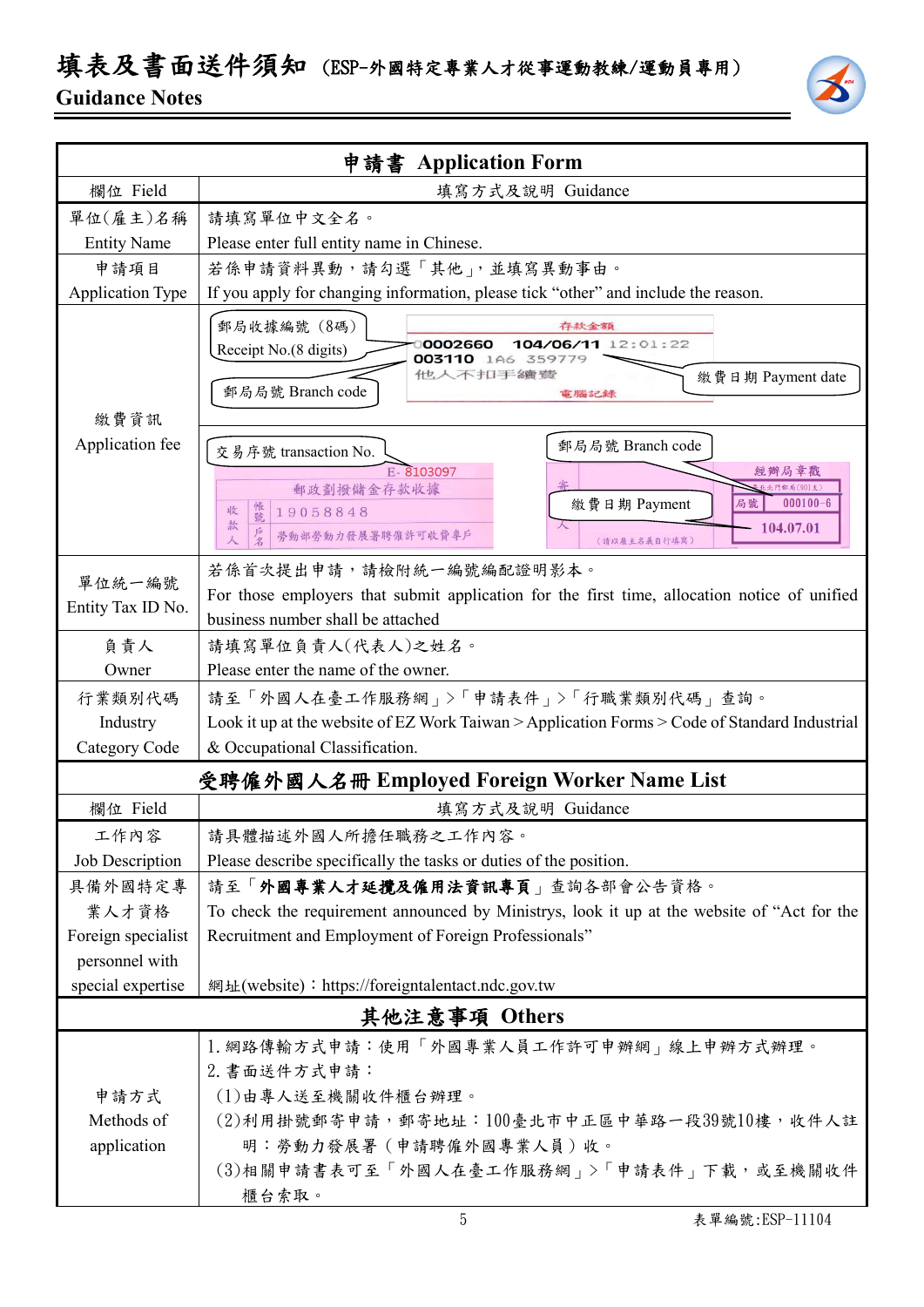|                    | 3. 可親自辦理或委託私立就業服務機構辦理。                                                                               |
|--------------------|------------------------------------------------------------------------------------------------------|
|                    | 1. Application via internet: Please use the on-line application function in Work Permit              |
|                    | Application Webpage for Foreign Professional, the address: https://ezwp.wda.gov.tw/.                 |
|                    | 2. Application via written correspondences:                                                          |
|                    | i. Personally delivered Application to Reception Counter No. 6 for processing.                       |
|                    | ii Mail application via registered mail.                                                             |
|                    | iii. Related application forms can be downloaded from EZ Work Taiwan > Application Forms             |
|                    | or obtained from the agency Reception Counter.                                                       |
|                    | 3. Application can be completed personally or entrusted to a private employment service agency.      |
|                    | 1. 網路傳輸方式申請:若資料齊全,且雇主及外國人均符合所訂定的資格及條件,自本                                                             |
|                    | 部系統收件次日起7個工作日。                                                                                       |
|                    | 2. 書面送件方式申請:若資料齊全,且雇主及外國人均符合所訂定的資格及條件,自本                                                             |
|                    | 部收受案件次日起12個工作日。                                                                                      |
| 申辦作業時間             | 1. Application submitted online                                                                      |
| Application        | 7 working days (counting from the next day when the application has been received),                  |
| processing time    | given that all the documents are complete and both the employer and employee have                    |
|                    | met the criteria.<br>2. Application submitted in person                                              |
|                    | 12 working days (counting from the next day when the application has been received),                 |
|                    | given that all the documents are complete and both the employer and employee have                    |
|                    | met the criteria                                                                                     |
|                    | (新聘及展延每案新臺幣500元;補發每案新臺幣100元)                                                                         |
|                    | 1. 利用郵政劃撥。劃撥戶名:勞動部勞動力發展署聘僱許可收費專戶,劃撥帳號:                                                               |
|                    | 19058848                                                                                             |
| 審查費繳交              | 2. 至機關收件櫃台現場繳交。                                                                                      |
| Examination        | (New hire and Extension NT \$500 per case; Re-issue NT \$100 per case)                               |
| fee payment        | 1. Via postal remittance, Account name: Work Permit Account of Workforce Development Agency, Account |
|                    | No.: 19058848).                                                                                      |
|                    | 2. Payment to the Reception Counter.                                                                 |
|                    | 1. 請至「外國人在臺工作服務網」>「外國專業人才延攬及僱用法」查詢。                                                                  |
|                    | 2. 書面送件所附相關資料係為影本者,應加註「與正本相符」之文字,並加蓋申請單位                                                             |
| 應備文件               | 及負責人印章。                                                                                              |
| Documents          | 1. Look it up at the website of EZ Work Taiwan > Foreign Professionals to Work in Taiwan.            |
| required           | 2. If you apply for the use of written submittals, information and certification documents are       |
|                    | copies, they should be marked with the words: "same as originals" and stamped with the seal          |
|                    | of applicant entity and owner.                                                                       |
|                    | 1. 如要親自取件,須填具「親自領件聲明書」並指派專人至機關收件櫃台送件申請。                                                              |
|                    | 2. 於案件核准後,請憑收件(親取)回條並黏貼取件人身分證(護照或居留證)正、反面影                                                           |
| 親自取件               | 本親自領取,倘於指定期限內未親自領取者機關將以掛號寄出。                                                                         |
| In-person          | 1. If you wishes to pick-up documents in-person, "In-person Document Pick-up Declaration"            |
| Document           | must be filled-out, and you should submit application to the agency Reception Counter.               |
| Pickup             | 2. After application approval, a copy of ID (passport or ARC) and pick-up documents in-person        |
|                    | with a receipt slip shall be attached. If documents have not been picked-up within the specified     |
|                    | time limit, agency will mail out documents via registered mail.                                      |
| 申辦進度查詢             | 請至「外國人在臺工作服務網」>「申請進度查詢」進行查詢。                                                                         |
| Application status | You can check the status at the website of EZ Work Taiwan > Application Status.                      |